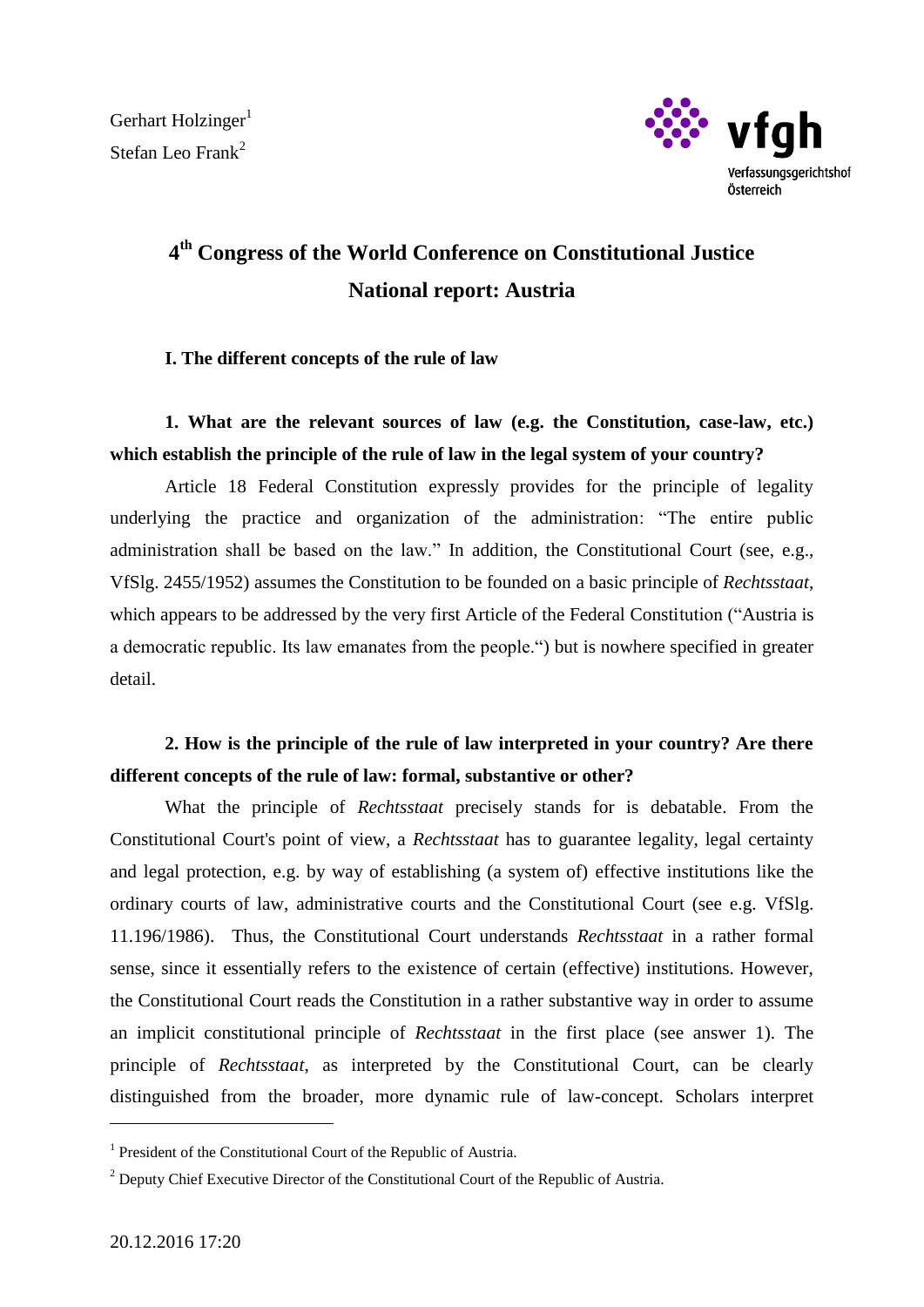*Rechtsstaat* in a formal and substantive way: In essence, the formal *Rechtsstaat* is a state bound by law; the substantive *Rechtsstaat* is a state guaranteeing fundamental rights.

### **3. Are there specific fields of law in which your Court ensures respect for the rule of law (e.g. criminal law, electoral law, etc.)?**

Owing to its far-reaching competences (see Articles 137-145 Federal Constitution as well as answers 10, 14 and 15), the Constitutional Court ensures respect for the rule of law in all fields of law. Most importantly, constitutional review of parliamentary statutes in itself must be seen as giving effect to the constitutional principle of *Rechtsstaat*, given that this mechanism ensures that even legislation is strictly based on, and in line with, the (Federal) **Constitution** 

# **4. Is there case-law on the content of the principle of the rule of law? What are the core elements of this principle according to the case-law? Please provide relevant examples from case-law.**

According to the Constitutional Court, a *Rechtsstaat* has to guarantee legality, legal certainty and legal protection, e.g. by way of establishing (a system of) effective institutions like the ordinary courts of law, administrative courts and the Constitutional Court (see e.g. VfSlg. 11.196/1986 and answer 2).

Based on this idea, the Constitutional Court, for example, has found it to be unconstitutional if legal remedies in general have no suspensive effect (VfSlg. 11.196/1986), if time-limits for legal remedies are all too short (VfSlg. 15.529/1999) or if there are no legal remedies at all against the resumption of criminal proceedings (VfSlg. 16.245/2001). The legislator also has to ensure that if an executive authority interferes with rights of persons, this interference has to be reviewable (and therefore has to be performed in a way that corresponds to the forms of state behavior linked to the system of judicial review in place; VfSlg. 13.223/1992, 13.699/1994). The *Rechtsstaat* is also deemed to be at stake, if laws or regulations are enacted as constitutional provisions (in response to – or in order to counteract – rulings of the Constitutional Court) with the consequence that the Constitutional Court is prevented from examining their conformity with the Constitution (including fundamental rights). Taken all too often, such measures would undermine the power of the Constitutional Court (e.g. VfSlg. 11.756/1988). For the same reason, a constitutional provision stating that all public procurement laws of the States in force at a certain date should be deemed constitutional was found to be contrary to the principle of *Rechtsstaat*, since it had the effect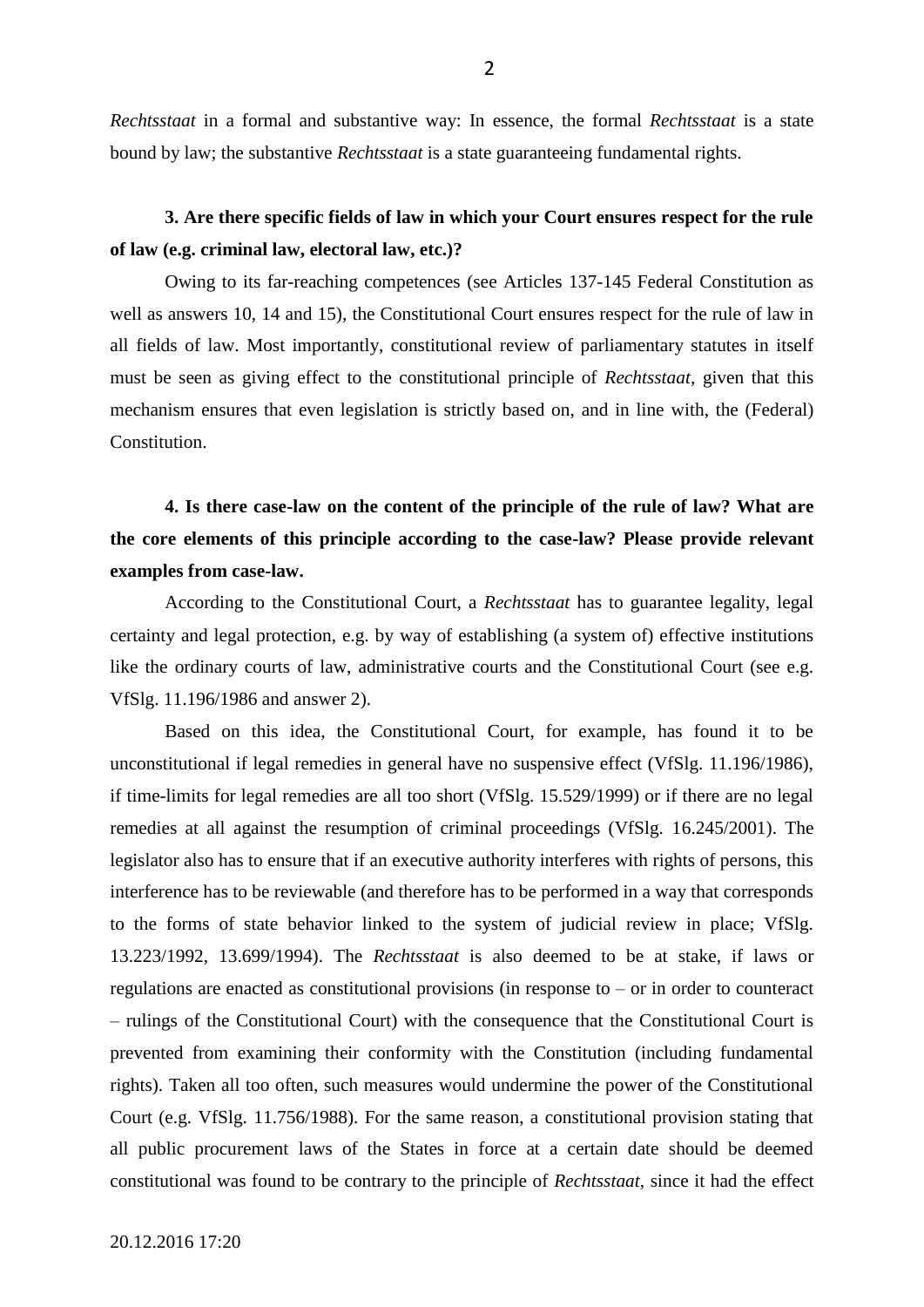of exempting the statutes in the field of public procurement from the Constitutional Court's power of review (VfSlg. 16.327/2001).

### **5. Has the concept of the rule of law changed over time in case-law in your country? If so, please describe these changes referring to examples.**

The concept of *Rechtsstaat* has not so much changed over time in case-law but rather recently in the Constitution itself due to the establishment of administrative courts of first instance on 1 January 2014.

### **6. Does international law have an impact on the interpretation of the principle of the rule of law in your country?**

To some extent, Austria's accession to the European Union in 1995 has modified the principle of *Rechtsstaat:* The exclusive competence of the Constitutional Court for the review of laws is insofar affected as directly applicable EU Law takes precedence, in its application, over contrary national law. In addition, EU Law, in some instances, does not meet the stricter national requirements of legality, according to which especially executive acts have to be determined to a comparably high degree by law. Finally, according to the well-established case-law of the Constitutional Court, parliamentary statutes implementing EU directives into national law are exempt from constitutional review insofar as national legislation is fully determined by the directive to be implemented (see, e.g., VfGH 15.6.2016, G 25/2016, concerning the European arrest warrant).

#### **II. New challenges to the rule of law**

### **7. Are there major threats to the rule of law at the national level or have there been such threats in your country (e.g. economic crises)?**

The increasing number of persons seeking international protection seems to be an ongoing challenge for the *Rechtsstaat*: In dealing with the current situation, the legislator amended the Asylum Act, the Aliens Police Act and the Federal Office for Immigration and Asylum Procedure Act so as to provide a legal basis for the introduction of an upper limit of applicants for international protection, time-restricted residence permits (three years) for persons who are granted asylum and the prolongation of the waiting period for family reunification concerning persons granted subsidiary protection from one to three years.

In the face of global terrorism, the legislator recently enacted a controversial law facilitating the surveillance of persons too (Federal Act on police state security of 2016).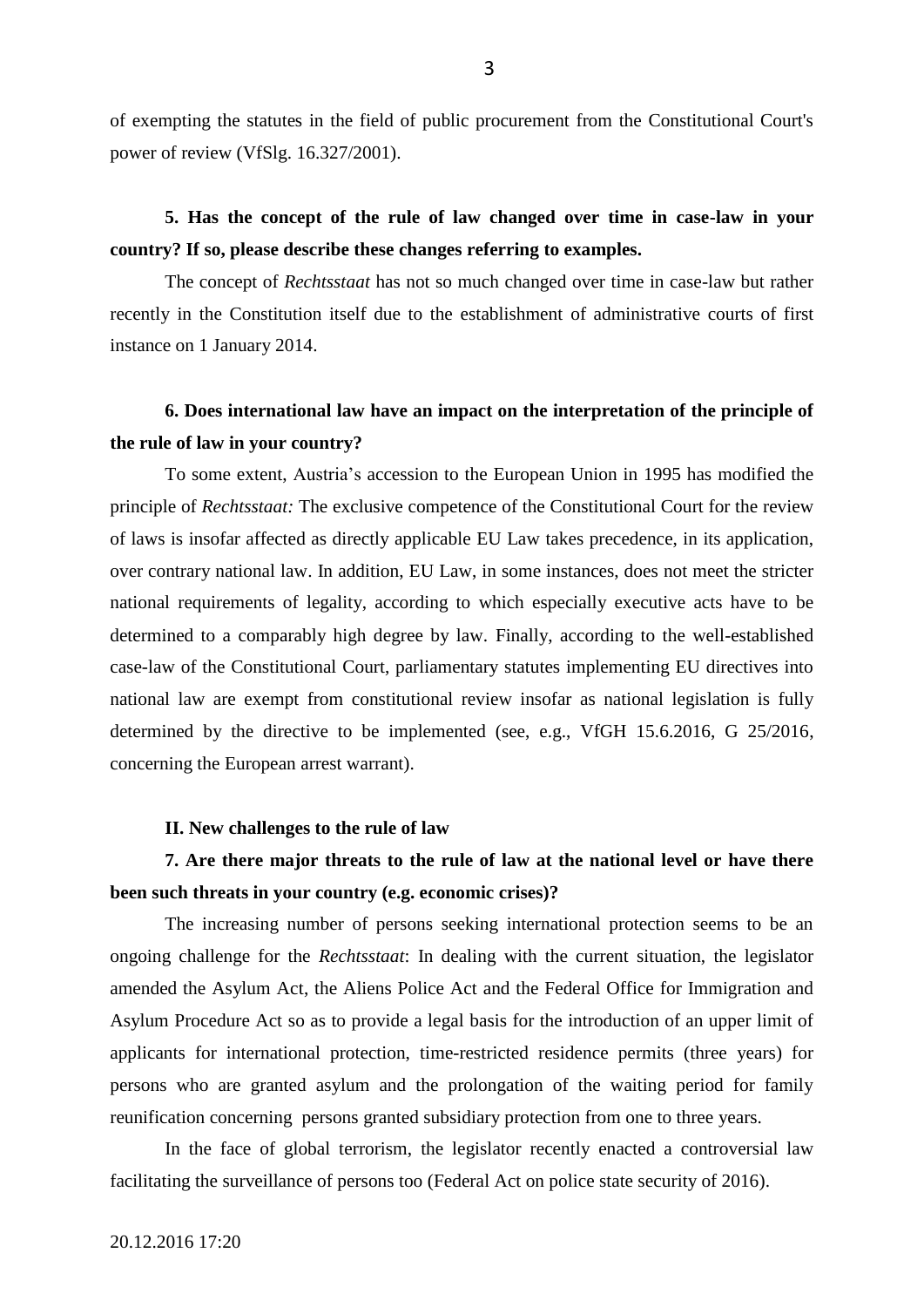**8. Have international events and developments had a repercussion on the interpretation of the rule of law in your country (e.g. migration, terrorism)?**

The increasing number of persons seeking international protection and global terrorism seem to have prompted the legislator to sharpen laws dealing with migration and security (see answer 7). It is not yet clear if these recent legal developments modify the prevailing understanding of *Rechtsstaat* lastingly.

**9. Has your Court dealt with the collisions between national and international legal norms? Have there been cases of different interpretation of a certain right or freedom by your Court compared to regional / international courts (e.g. the African, Inter-American or European Courts) or international bodies (notably, the UN Human Rights Committee)? Are there related difficulties in implementing decisions of such courts / bodies? What is the essence of these difficulties? Please provide examples.**

Austria has been a State Party to the European Convention on Human Rights (ECHR) since 1958; it has also ratified most of the additional protocols, in particular all protocols including substantive human rights provisions (except Protocol No. 12). In 1964, the ECHR was granted the rank of constitutional law by explicit constitutional order. Thus, the Convention – equal in status to other genuinely national fundamental rights – is directly applicable constitutional law. At the national level, the fundamental rights enshrined in the Convention have the same status and the same importance as other fundamental rights laid down in the Austrian Constitution. This unique form of incorporation of the Convention established a close link between the jurisprudence of the European Court of Human Rights (ECtHR) and the national application and interpretation of the ECHR. This is particularly true for the Constitutional Court. Since the 1960s, after a short period of hesitation, the Court has accepted the ECHR as a benchmark for judicial review of normative acts. Today, a large number of judgments of the Constitutional Court refer to the case-law of the ECtHR. In particular, in case of "parallel rights", i.e., rights enshrined both in the national catalogue of fundamental rights, especially in the Basic Law of 1867, and in the ECHR (e.g., the freedoms of association or of expression), the Court primarily refers to the relevant provision of the ECHR alongside with the pertinent case-law of the ECtHR as a standard of review. If a certain human rights issue has already been dealt with by the ECtHR, its considerations are mostly adopted by the Constitutional Court – even if that means that the Constitutional Court has to revisit or change its own settled case-law.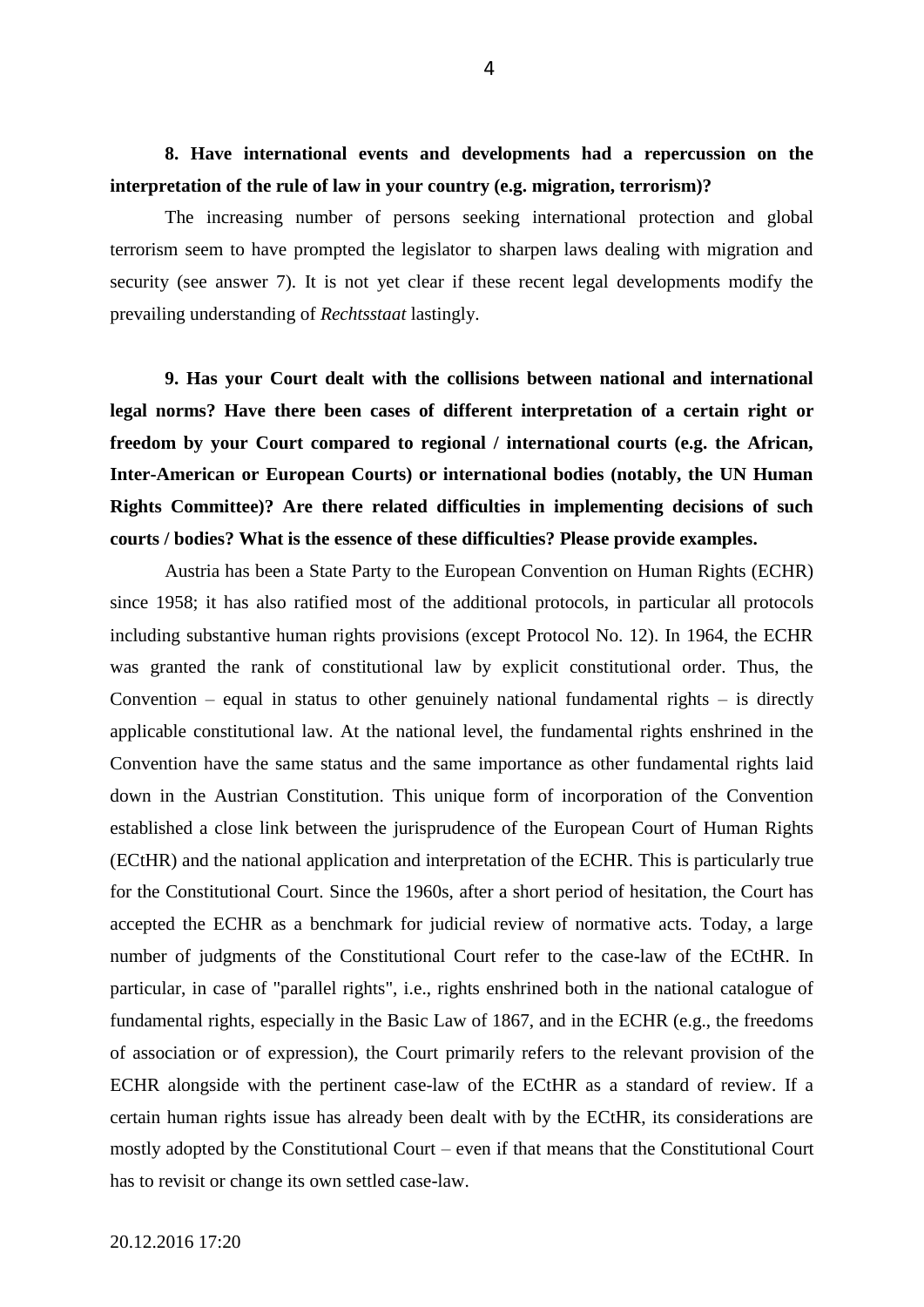Though, in general, the Constitutional Court abides by the rulings of the ECtHR, different views cannot be ruled out. For example, the Constitutional Court – explicitly – did not follow the ECtHR's recent reading of Article 4 of the  $7<sup>th</sup>$  Additional Protocol to the ECHR regarding the exact scope of the right not to be subjected to double jeopardy (see VfSlg. 18.833/2009) or the European Court's understanding of "civil rights and obligations" within the meaning of Article 6 ECHR (see VfSlg. 11.500/1987). Most recently, unlike the ECtHR in various judgments (see, e.g., Herrmann, 9300/07), the Constitutional Court has held that if landowners are legally required to tolerate the use of their land for hunting, this cannot be seen as imposing a disproportionate burden on landowners who are opposed to hunting for ethical reasons (VfGH 15.10.2016, G 7/2016).

Austria has also ratified the UN covenants on human rights; however, unlike the ECHR, these covenants are neither part of the Austrian Federal Constitution nor even directly applicable. Thus, decisions of the UN Human Rights Committee may entail international obligations binding on the Republic, but cannot affect the case-law of the Constitutional Court (see VfSlg. 14.050/1995).

#### **III. The law and the state**

### **10. What is the impact of the case-law of your Court on guaranteeing that state powers act within the constitutional limits of their authority?**

The Constitutional Court ensures that ultimately all state acts have to comply with and be founded in the constitution (see answer 3). Acts by state powers that are not founded in the constitution can be nullified by the Constitutional Court. The exclusive responsibility to review laws and regulations forms the key element of constitutional justice. The Constitutional Court is also competent to review judgements and decisions of administrative courts and checks for alleged infringements of a constitutionally guaranteed right or on the score of an illegal regulation, an illegal pronouncement on the republication of a law (treaty), an unconstitutional law, or an unlawful international treaty.

# **11. Do the decisions of your Court have binding force on other courts? Do other / ordinary courts follow / respect the case-law of your Court in all cases? Are there conflicts between your Court and other (supreme) courts?**

A Constitutional Court ruling striking down an unconstitutional law or an illegal regulation has to be published in the federal or state law gazette without delay, therefore other courts are bound by the decision as the relevant law or regulation no longer exists and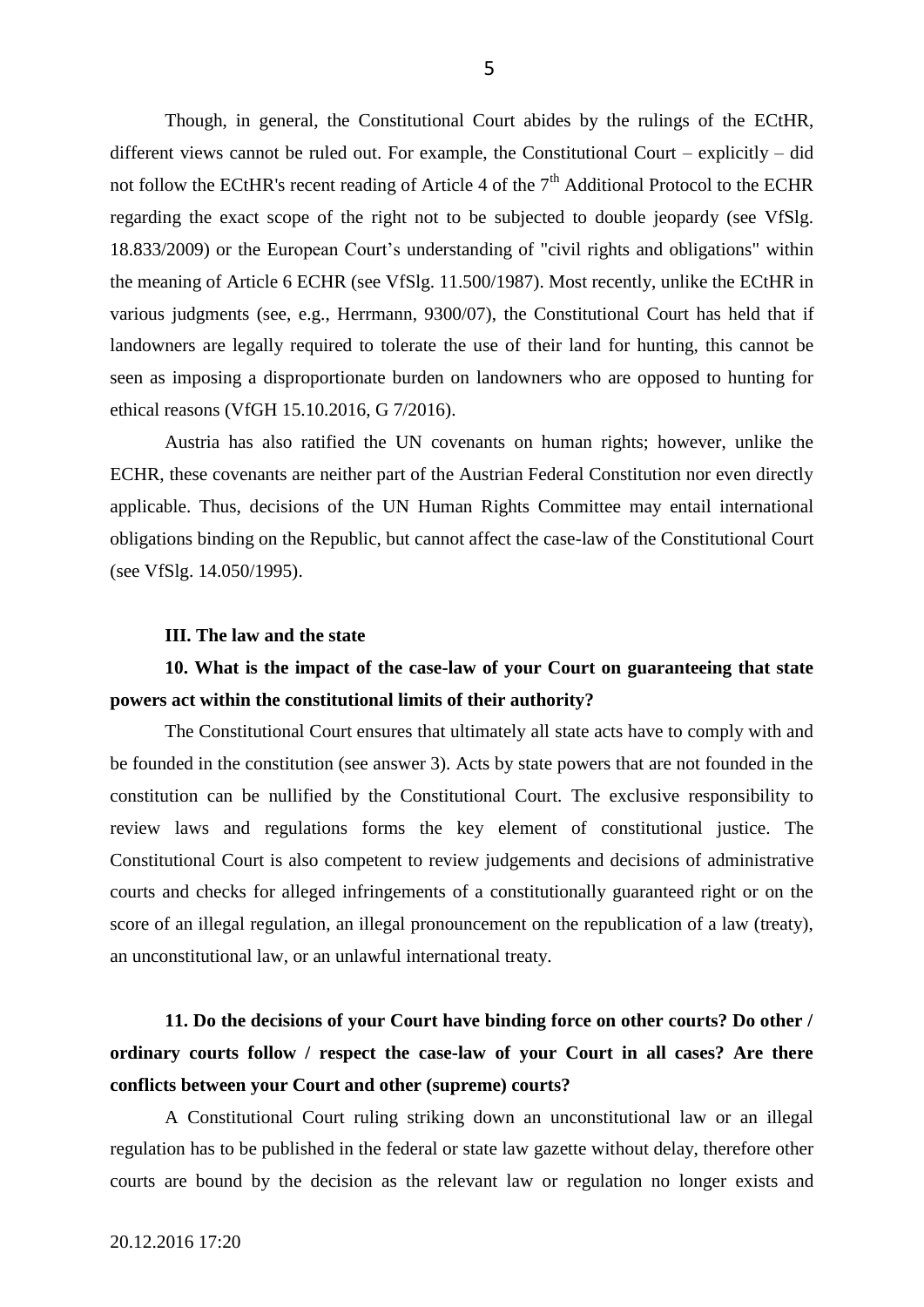individual acts, decisions or rulings may no longer be based on it. If the Constitutional Court quashes a ruling by an administrative court, all administrative courts and administrative authorities concerned are obliged to establish immediately, with the legal means available to them, the legal situation corresponding to the legal view of the Constitutional Court in the relevant legal matter.

In general, administrative courts and administrative authorities follow and respect the case-law of the Court.

According to the Federal Constitution, there are three supreme courts in Austria, i.e., the Constitutional Court in "constitutional" matters, the Administrative Court in matters of administrative law and the Supreme Court in civil and criminal law matters. Although each of these courts has its own jurisdiction, conflicts may arise in certain areas, in particular when it comes to the question of whether a law is unconstitutional or may be applied in such a way that it complies with the Constitution.

**12. Has your Court developed / contributed to standards for law-making and for the application of law? (e.g. by developing concepts like to independence, impartiality, acting in accordance with the law, non bis in idem, nulla poena sine lege, etc.).**

The principle of *Rechtsstaat* requires that a law clearly and precisely states which kind of conduct leads to (criminal) punishment to enable individuals to act as law abiding citizens (see, e.g., VfSlg. 18.516/2008). The same principle also sets standards for the publication of laws and regulations; e.g., the Constitutional Court has held that, for a regulation to be lawful, its publication must include the name of the acting administrative body (see, e.g., VfSlg. 19.810/2013).

As for constitutional standards for the application of law (by courts), e.g., independence, impartiality, ne bis in idem, nulla poena sine lege, the Constitutional Court refers to Article 6 ECHR as well as the relevant case-law of the ECtHR (cf. answer 9).

### **13. Do you have case-law relating to respect for the rule of law by private actors exercising public functions?**

Individual acts by private actors that are allowed to exercise public function are also subject to review by the (Administrative) Courts and ultimately the Constitutional Court.

### **14. Are public officials accountable for their actions, both in law and in practice? Are there problems with the scope of immunity for some officials, e.g. by preventing an**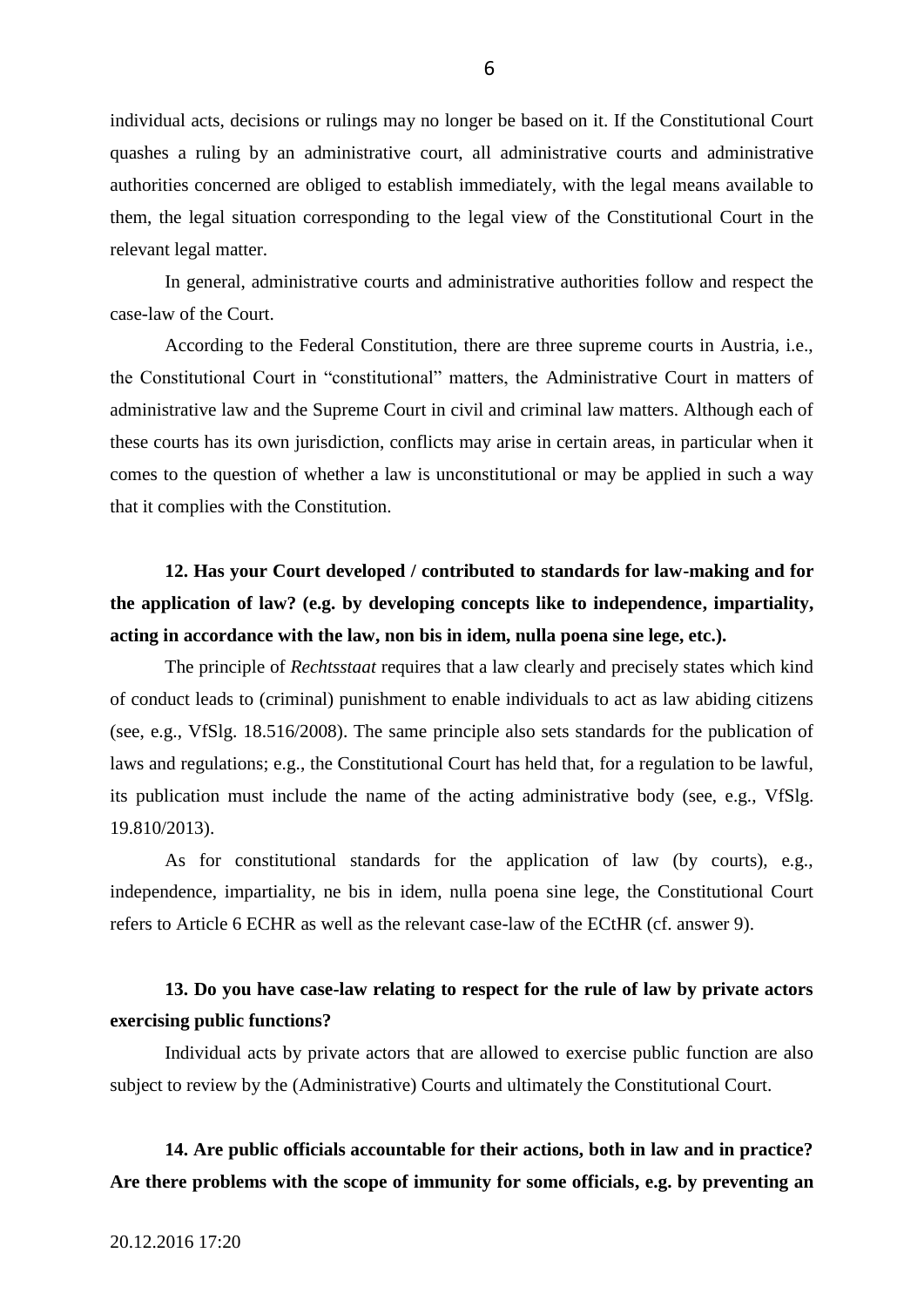**effective fight against corruption? Do you have case-law related to the accountability of public officials for their actions?**

In Austria, public officials are fully accountable for their actions, both in law and in practice. Misconduct may result in disciplinary measures as well as in civil and criminal penalties. The relevant legal sources of accountability are public sector employment legislation, the Federal Act on Public Liability of 1949, and the Penal Code of 1974. E.g., abuse of authority shall be punished by a term of imprisonment of six months at the lowest and five years at the highest (§ 302 Penal Code).

Public officials are, as a rule, not exempted from prosecution. To some extent, only members of Parliament and the Federal President enjoy immunity. As for members of Parliament, they may never be made responsible for votes cast in the exercise of their function. With a view to oral or written statements made in the exercise of their function, they can only be held liable by the respective parliamentary body. Apart from that, criminal prosecution may only take place with the consent of the respective parliamentary body. Similarly, also the Federal President cannot be prosecuted but with the prior consent of the Federal Assembly.

#### **IV. The law and the individual**

### **15. Is there individual access to your Court (direct / indirect) against general acts / individual acts? Please briefly explain the modalities / procedures.**

Individuals may lodge a complaint with the Constitutional Court against a law or a regulation alleging an infringement of their rights directly by unconstitutionality or illegality, if the general act has become effective individually without a judicial decision or a ruling having been rendered (*Individualantrag*; Article 140 (1) (1) (c) Federal Constitution).

Since 2015, individuals may also lodge a complaint with the Constitutional Court against a law or a regulation after a legal matter that has been decided by a court of justice of first instance, alleging infringement of his or her rights because of the application of an unconstitutional law or a regulation that is contrary to law, on the occasion of an appeal filed against that decision (*Parteiantrag*; Article 140 (1) (1) (d) Federal Constitution). This relatively new kind of constitutional appeal is meant to provide a "substitute" for a full constitutional complaint against ordinary court rulings, an instrument that has been requested for many decades but does not exist in Austria to date.